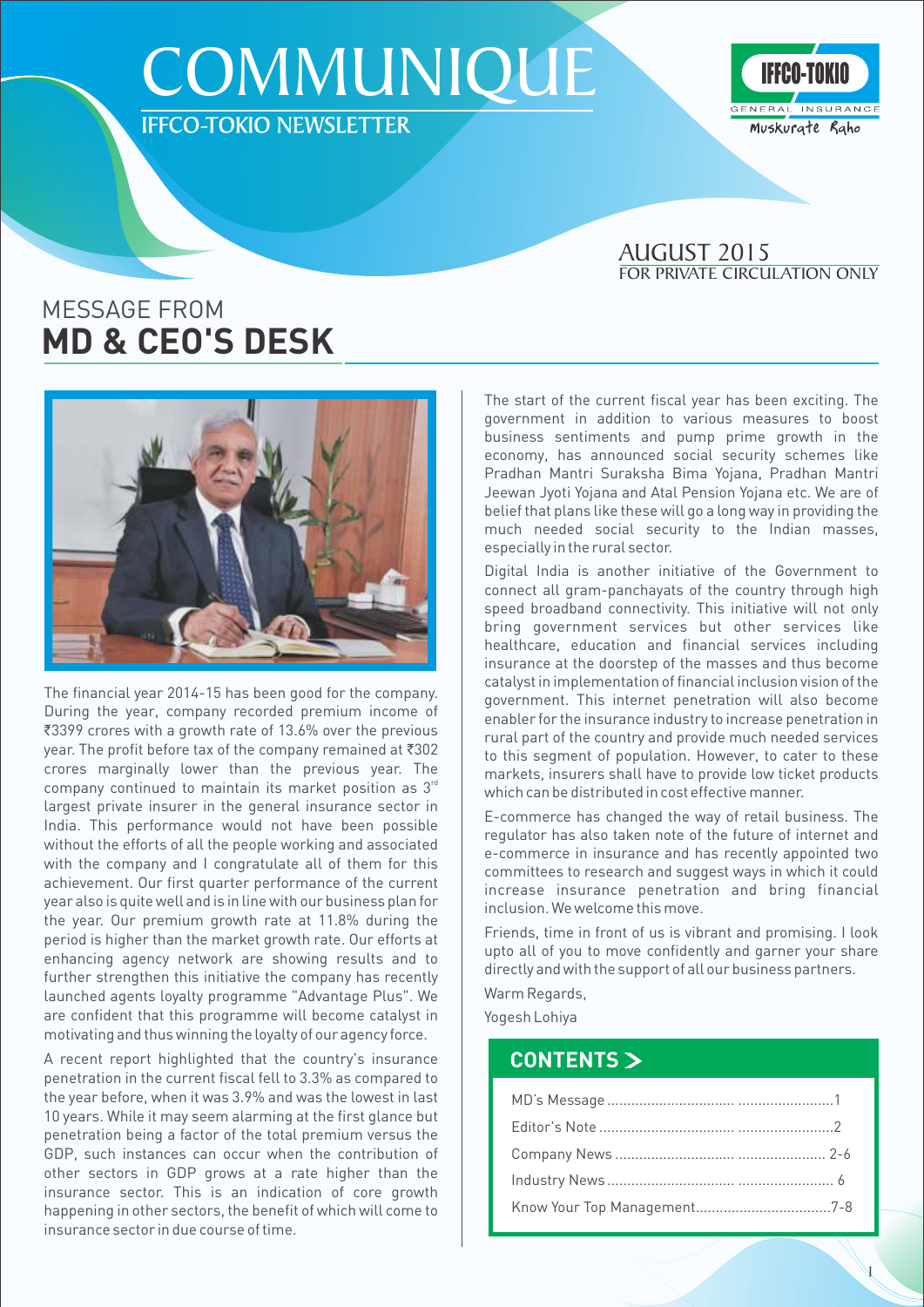

## **COMPANY NEWS**

#### **st IFFCO-TOKIO stall at IFFCO AGM at NSUI on 21 May 2015**

IFFCO-TOKIO organised a stall at the Annual General Meeting of IFFCO held on 21<sup>st</sup> May, 2015 in New Delhi. Several dignitaries and a large number of delegates from IFFCO Cooperative member societies attended the meeting. The occasion provided an opportunity for IFFCO-TOKIO to showcase its products designed to cater to the insurance needs of farmers and rural populace. Various delegates visited the stall of the Company and purchased insurance cover for themselves and their family members.



*IFFCO-TOKIO Senior Management with IFFCO Chairman, IFFCO MD & CEO and former Chairman IFFCO*



*MD & CEO delivering valedictory address at NIA-Pune at Seminar - The Changing Global Reinsurance Landscape st on 31 July 2015*

## **EDITOR'S NOTE**

2

The economy is in a very buoyant mode and so is business. Educated youth who were earlier focussed towards employment are looking to be entrepreneurs. As a result, large numbers of start-ups are coming up and are pursuing ideas in various sectors. These ideas are not only unique, but they are also driven towards creating convenience for the customer. One of the encouraging developments is that in today's open and dynamic market, viable and scalable ventures have easy access to seed funds and venture funds for initial and expansion capital requirements.

E-commerce is a sector that has achieved great success in recent times; and some of the ventures in this sector are drawing huge financial valuations. These business platforms, with their unique combination of IT and logistic capabilities, have created huge market places for industry and traders. In order to find fitment of insurance into this market place, IRDAI recently constituted two panels to discuss and suggest ways in which e-commerce could be leveraged in the insurance sector. To my mind, the reference should have been vicea-versa. Every business has its uniqueness and insurance needs to fit into e-commerce like any other product or service. This may require designing of products that are simple, with fixed sum insured and pre-underwritten premium so they can be sold over the counter. Additionally, to achieve full potential of ecommerce, regulatory provisions of intermediary registrations also may require a rethink. If this is achieved, I am sure insurance will find many avenues for business to business integrations in times to come.

With Regards,

K. K. Aggarwal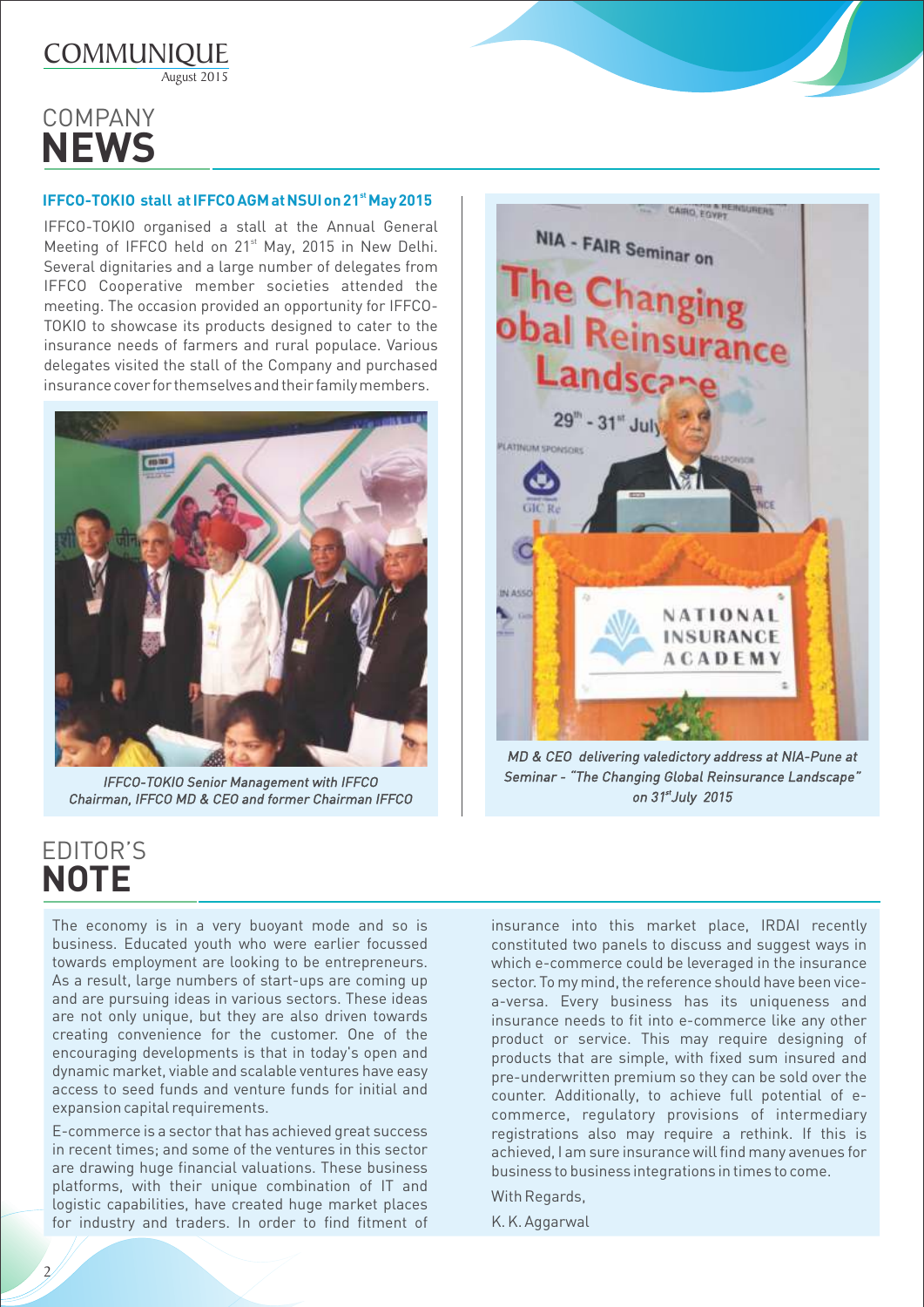| <b>Company Performance</b>     | (₹ In Million) |                  |
|--------------------------------|----------------|------------------|
| <b>Particulars</b>             | 2014-15        | 2013-14          |
| <b>Gross Written Premium</b>   | 33,987         | 29,919           |
| Less: Reinsurance Premium      | 8,072          | 9,682            |
| <b>Net Premium</b>             | 25,915         | 20,237           |
| <b>Farned Premium</b>          | 22,674         | 19,531           |
| <b>Commission Earned (Net)</b> | 371            | 322              |
| Other Expenses                 | 1              | $\left[3\right]$ |
| <b>Net Incurred Claims</b>     | 16,815         | 14,817           |
| <b>Expenses of Management</b>  | 6,183          | 5,020            |
| Underwriting Profit/(Loss)     | (696)          | 19               |
| Investment Income              | 3,717          | 3,206            |
| Profit/(Loss) Before Tax       | 3,021          | 3,225            |
| <b>Combined Ratio</b>          | 103.1%         | 99.9%            |

#### **Member, Non-Life, IRDAI at IFFCO-TOKIO**

Mr. M. Ramaprasad, the Member then, Non-Life, IRDAI visited our office on 15<sup>th</sup> April 2015 and had a interaction with the senior management. PHD Chamber organised an Interactive Session on



*MD & CEO with Mr. M. Ramprasad (Member, Non-Life, IRDAI)* 



**COMMUNIQUE** 

August 2015

#### **Claims Settlement** *(In Numbers)*



#### **PHD Chamber organised an Interactive Session on th Insurance Marketing Firms" on 15 April 2015 at PHD House, New Delhi.**

"Insurance Marketing Firms" on 15<sup>th</sup> April 2015 at PHD House, New Delhi to enrich participants concepts and awareness regarding Insurance Marketing Firms. Mr. Ramprasad (Member, Non-Life) and Mr. Randeep Singh (Joint Director, IRDAI) clarified to the audience various doubts on Insurance Marketing Firms.



*Shri Yogesh Lohiya, Chairman, Insurance Committee, PHD with Mr. M. Ramprasad, Member IRDA at an*  **Interactive Session on "Insurance Marketing Firms"** *th on 15 April 2015 at PHD House, New Delhi.*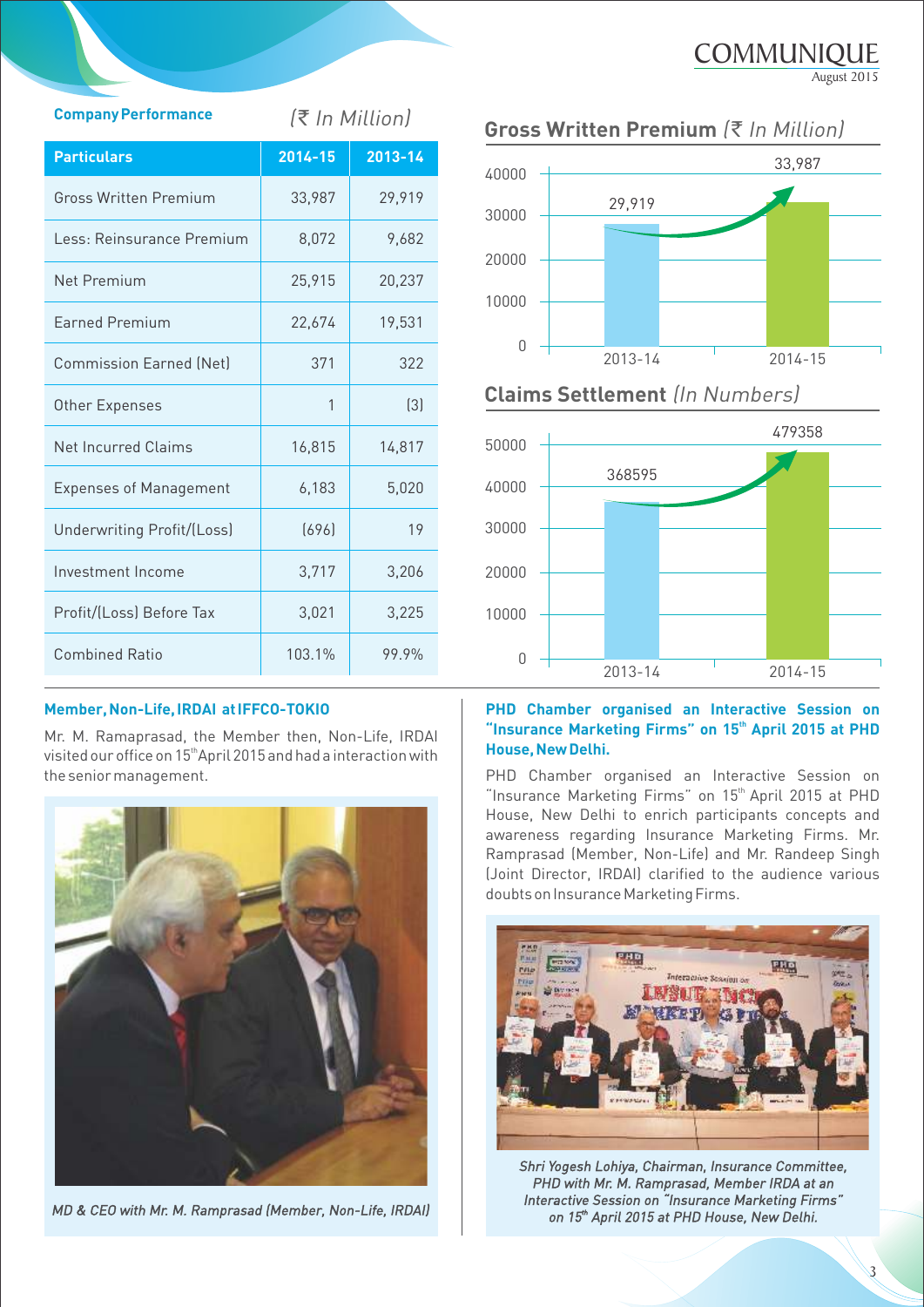COMMUNIQUE August 2015

#### **IFFCO-TOKIO shines at Indian Insurance Awards organised by Fintelekt**

A proud moment for IFFCO-TOKIO at The Indian Insurance Awards 2015 - The Company received Award in Three Categories:

- Personal Lines Growth Leadership
- Under served Market Penetration
- Most Socially Responsible Insurer

The Indian Insurance Awards organised by Fintelekt were established to recognise and honour the achievements of insurance companies in India that have met measurable and tangible business objectives.



*MD & CEO, Director Marketing and Director Operations with India Insurance Awards 2015*

#### **Personal Lines Growth Leadership, General Insurance**

This award honours excellence in growth in the personal lines i.e. the retail category for a general insurer in India - IFFCO-TOKIO has been awarded for demonstrating strong and balanced overall growth in the personal lines category, among small and medium companies.

#### **Under-Served Market Penetration, General Insurance**

The award recognises the efforts of an insurance company that has far-reaching geographical coverage within India - IFFCO-TOKIO displayed maximum outreach in terms of customers targeted and business generated from the 15 under penetrated states and union territories in India, among the small and medium companies, making the company the jury's choice for the award.

#### **Most Socially Responsible Insurer, General Insurance**

This award recognises a company that has executed a social responsibility campaign resulting in a significant and long lasting impact on a underprivileged section of the society - IFFCO-TOKIO received the award for the project on Community based drinking water system at Abhul Laat Village in Maharashtra: Through Bhausaheb Chougule (Shaman) V.K.S (V) Sewa Society Ltd, IFFCO-TOKIO implemented a drinking water plant in the village of Abhul Laat in Maharashtra, with a population of twenty thousand. The project has impacted the lives of the villagers in Abhul Laat and nearby areas by reducing water borne diseases, creating awareness among the people about use of clean and healthy water, and lowering the pollution of river and other water bodies.

4

#### **"Certificate of Appreciation: Special Support" by MARUTI SUZUKI INDIA LIMITED (MSIL) awarded to IFFCO-TOKIO**



*Joint MD Maruti Suzuki India Ltd.- Mr. Toshiaki Hasuike , Director Productions - Mr. Shigetoshi Torii , Director Operations IFFCO-TOKIO GIC Ltd.- Mr Hiroshi Yasui and MD&CEO Maruti Suzuki India Ltd - Mr. Kenichi Ayukawa*

#### **MD & CEO delivered a special address at the PHD Seminar on Agriculture Insurance in India Challenges and the Way th Forward; on 24 July 2015, at PHD House, New Delhi**

The Chief Guest at the program was Shri. Mohanbhai Kundariya Hon'ble Minister of State for Agriculture Government of India and Mr. Ashish K. Bhutani, Joint Secretary, Department of Credit & Co-operation, Ministry of Agriculture, Government of India.





*PHD Seminar on Agriculture Insurance in India, Challenges and the Way Forward; on 24<sup>th</sup> July 2015, at PHD House, New Delhi*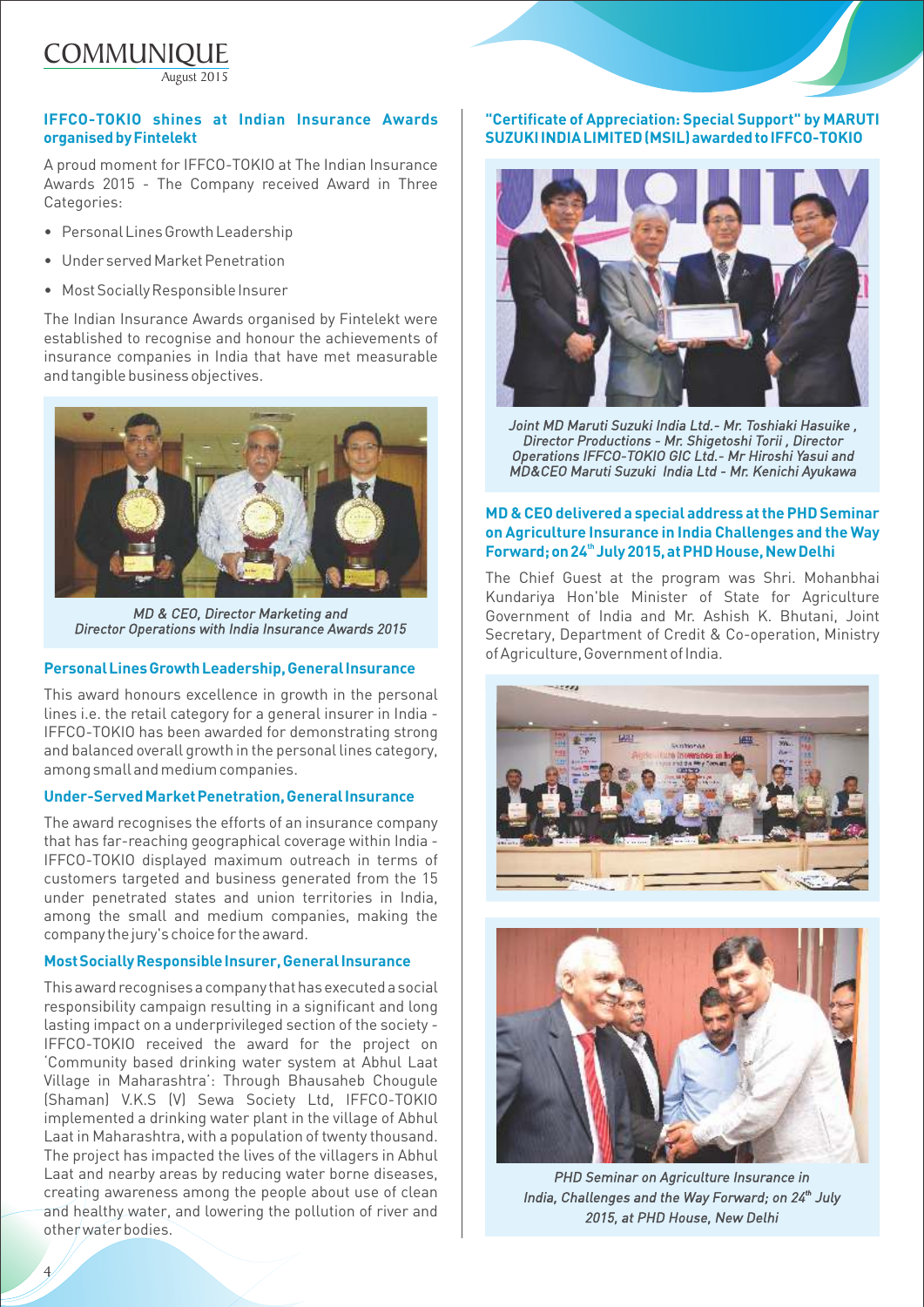**COMMUNIQUE** 

August 2015

#### **Advantage Plus Rewards Program launched for Agency Channel from July 2015**

Agency channel is a valued Retail channel for IFFCO-TOKIO. Our Insurance Advisors are continuously adding value to our company by adding to our spread, penetration, profitability and after sales service. We foresee Agency as the primary channel for Retail business.

We value the relation with our Insurance Advisors and share their dreams and aspirations. To acknowledge the fact, we have successfully launched our Agency Engagement Program, 'Advantage Plus'- with effect from 1<sup>st</sup> July 2015. "Advantage Plus" has four tier segregation based on performance Registered, Classic, Preferred and Supreme.

We want our Advisors to be motivated to move to the higher category. We intend to be connected through regular updates by sms, email and microsite and help our Advisors keep scores through updates of performance. Options to redeem points earned via Online shopping sites, vouchers shall be available.

We are confident that this program would engage, excite and motivate our agency force and help us build on existing and create new relationship.

Insurance Advisors were invited to the events held at 9  $locations$  across India starting with Delhi on  $22<sup>nd</sup>$  June. Indore on 25<sup>th</sup> June, Pune and Chennai on 26<sup>th</sup> June. Bhubaneshwar on 27<sup>th</sup> June, Bangalore on 29<sup>th</sup> June, Jaipur, Ahmedabad on  $2^{nd}$  July, Chandigarh on  $3^{rd}$  July and Mumbai on 6<sup>th</sup> July. More than 1700 Advisors participated in the program.

#### – Mr. R. Kannan (Retail Marketing Head)

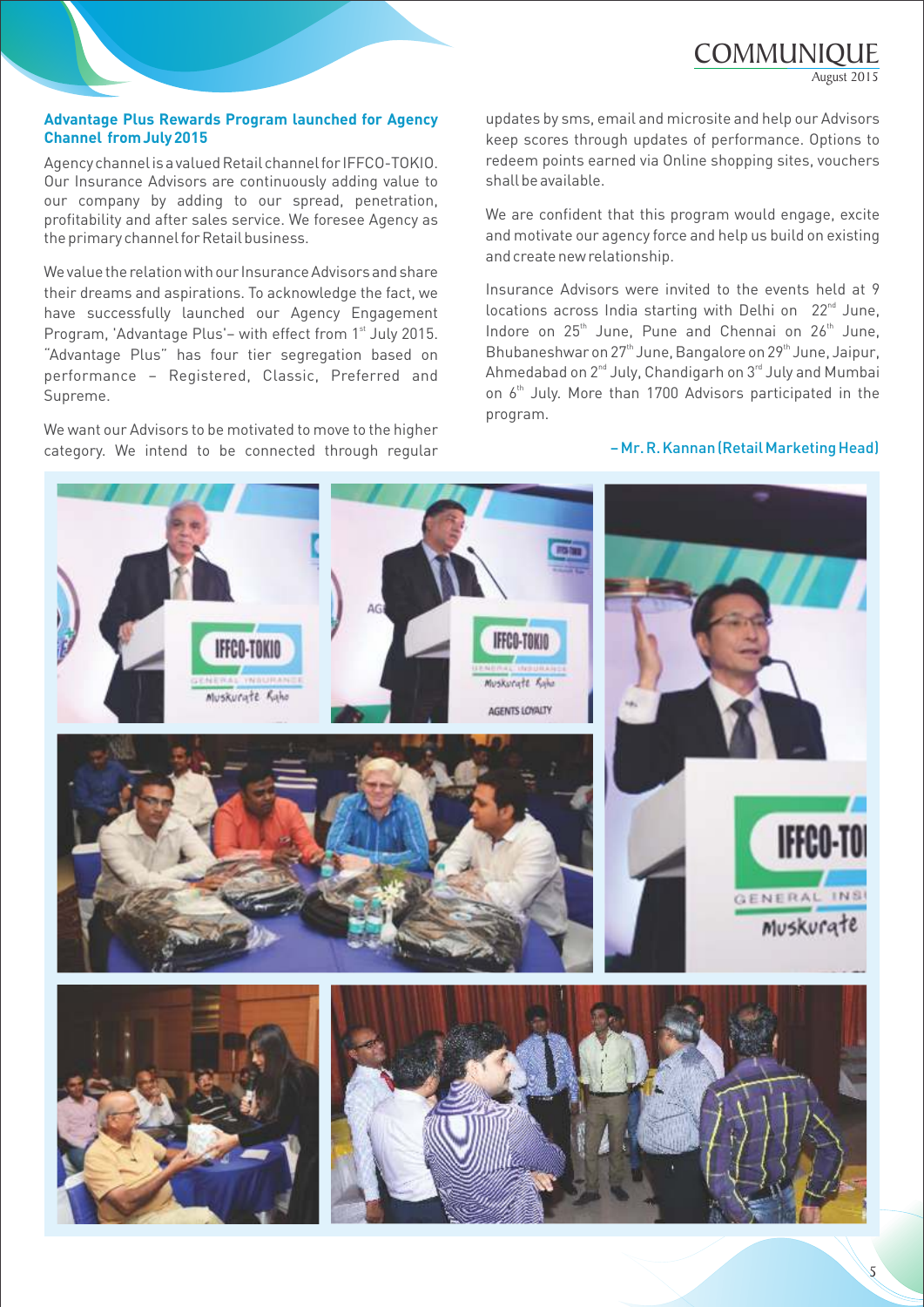## **COMMUNIQUE**

August 2015

#### **Trainings and Workshops**

MD & CEO inaugurated the first training session of the year on 20<sup>th</sup> April 2015 - ADM Induction Program. In his address Mr. Lohiya shared, "We want you to be equipped with technical know how and managerial skills. As new joinees you bring enthusiasm and energy to the workplace; and "our channel partner is the strength and face of the company and a person to be respected" this thought must permeate into every interaction .



*MD & CEO inaugurating first Training of the year*

#### **Regional Commercial Underwriters and Risk Engineers nd th Training on 22 & 23 May 2015**

MD & CEO shared about the crucial role of Underwriters to develop and assist marketing. To make decisions, right business information is a big challenge. He advised them to develop data bank of information, get specialised knowledge of respective areas, and a proactive approach. MD envisioned Underwriters to be "Techno marketing" persons.

#### **Claim cheques distributed to farmers under MNAIS in Bulandshar and Bareilly districts of Uttar Pradesh**

IFFCO TOKIO distributed claim cheques of Rabi 14 Modified National Insurance Programme (MNAIS) flagship programme of Govt of India under National Crop Insurance Programme (NCIP) to farmers of Bulandsahar district U.P. on  $9<sup>th</sup>$  July 2015. The claim cheques were distributed by District Magistrate Ms. B. Chandrakala (IAS) and also present on the occasion were other eminent dignitaries like CDO, DDA, DAO and LDM.

In total, the company settled claims worth  $\bar{z}$ 1.88 crores to 4092 farmers of Bulandasahar district.

In another function at Bareilly, District Dy Director Agriculture distributed claim cheques to farmers in the presence of other eminent dignitaries like CDO, DDA & DAO. In total Company settled claims worth ₹8.74 crores to 11679 farmers of Bareilly District on 2<sup>nd</sup> August 2015.

IFFCO Tokio's endeavour to serve the rural populace - the company has expanded the reach of this programme to Uttar Pradesh providing farmers with products that cater to the specific needs of different agricultural regions. It aims to secure the livelihood of Indian farmers by reducing the risk and uncertainties faced by them in crop yields.



## INDUSTRY **NEWS**

6

#### **PM launches insurance schemes to provide social security**

In May 2015, Prime Minister Narendra Modi launched two insurance schemes with the primary goal of providing social security to Indian masses.

#### **Health and Motor e-insurance by year end IRDAI creates e-commerce panel**

Recently, the IRDAI licensed Online Repositories and General Insurance Council have agreed to the data exchange policy. Now that the data structure for health and motor policies is frozen, it will be possible to launch e-insurance in these two segments by the end of the year. Thus, very soon we'll be able to see demat insurance policies similar to the demat account we are familiar with.

To start with high-ticket policies of premium higher than `10,000 will be converted into a demat form.

Every year 11-12 crore new general insurance policies are issued. The repositories are targeting these policies as their first goal.

Recently, the Indian insurance regulator IRDAI constituted a panel to deliberate and advise on how the insurance sector could leverage from e-commerce. There is a panel each for life and non-life sectors of the industry. Panel members are from the regulator, insurance companies (private and public), the intermediaries as well as digital repositories. The panel will submit their report in 4 weeks.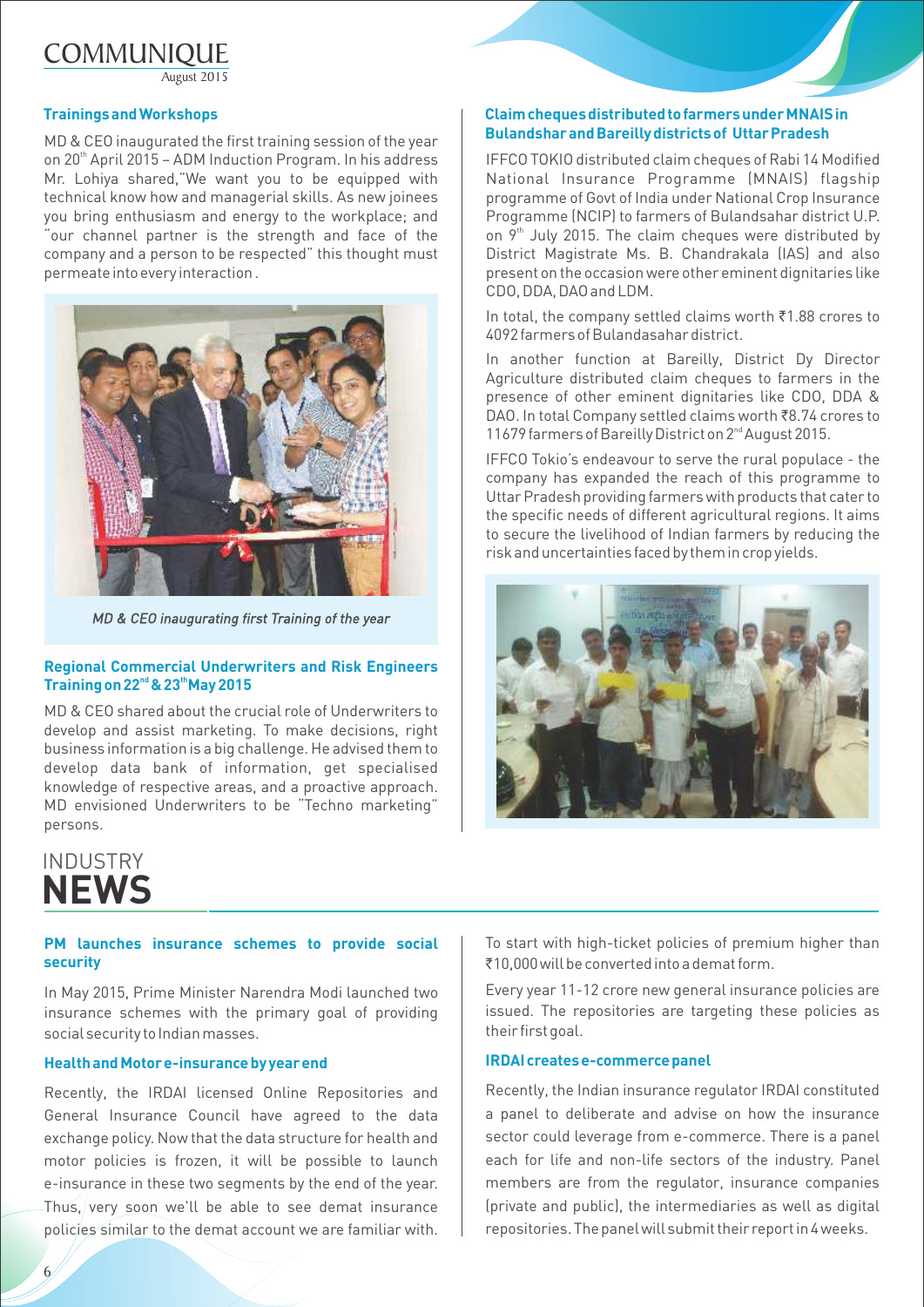## KNOW YOUR TOP **MANAGEMENT**



Mr. Hiroshi Yasui has expertise in Commercial Line" (BtoB) risk solutions, especially in Marine Cargo and Overseas Plant Insurances. Channel management strategy is another of his key skills. He is an outstanding leader and has excellent skills in creating strong teams. His efforts to raise the motivation of the team

members and the systematic and logical approach to improve Operations enabled all the branches in his charge achieve "Branch of the Year" awards. His success is reflected not only in his individual output, but in the groups' performance and capability. Mr. Yasui is also a professional musician - percussionist.

#### **Message from DIRECTOR Operations :**

I am very happy to be here, to be able to work with all of you.

My name is Hiroshi Yasui. I came from TOKIO MARINE Head Office in Tokyo. I'm sure I look young .... but I joined TOKIO MARINE in 1984, almost 30 years ago. My career in TOKIO MARINE has been mainly related to Production (Sales).

After joining TOKIO MARINE, I spent several years each in various offices in Tokyo, Osaka, Nagoya and in Brazil. At these offices, I experienced various BtoB businesses, marine cargo insurance, non-marine insurance such as EAR, PL, Global Programs, and also experienced BtoC businesses, such as auto insurance contracts with individual customers, and others including superinsurance (package policy of Life & Non-Life, our strategic product for Cross Selling).I have been in charge of both Life and Non-Life Insurance.

In 1999, I was deputed to our subsidiary in Brazil, Sao Paulo, where I could fully leverage these assets. In Brazil, we had both BtoB businesses and BtoC businesses. I worked as a deputy director of both fields. After spending exciting 4 years in Brazil, I came back to Japan, and worked at Nagoya office and Tokyo office. Then, I was deputed to Hamamatsu Office.

You may have heard the name of "Hamamatsu" before, because Mr. MAEDA had been the head of the subsidiary before he came to India.

I was the successor of him at Hamamatsu, and this is the second time that I succeed the position of Mr. MAEDA.

Before joining TOKIO MARINE, when I was a student, I worked as a professional musician. I am a percussionist, and play various kinds of hand drums including drum sets. The categories of music I usually play are Jazz, Fusion and Brazilian Music.

Even now, I continue playing with other professional musicians. I participated in almost 500 CDs' recording. Also, I released 10 CDs of myself or my band. I had been having a supreme respect to a great musician in your country, Mr. Zakir Hussein, tabla player. He is the King of hand drum, the best percussionist in the world. This is another reason that I am excited to start working in India.

I lived in Brazil for 6 years in total, and whenever I speak in English, I have a habit to think in Portuguese and translate it into English in my head.

Therefore, for a while, my speaking skill will not be so good. Please give me some patience for a while.

TOKIO MARINE thinks that India is the most important country in the world, and IFFCO-TOKIO is the most important partner company in its global strategy.

I am very happy and honoured to work with you. My mission is to contribute to the growth and development of IFFCO-TOKIO. I promise that I will do my best to meet my responsibility.

TOKIO MARINE has a philosophy as "TO BE A GOOD COMPANY. Mr. Nagano, our CEO, explained this philosophy to you on his last visit to India. In order to achieve this goal. I think it is important " to have a high stand point". "to be flexible and forthcoming", and "not to hesitate in face of challenges".

The business environment keeps on changing. In order to adopt these changes, "continuing the best practice in the past" is not enough at all.

Each of us has assets, know-how and experiences in solving problems of customers. For some of us, they are very well known processes, but for others, they might not. I believe it is necessary that we visualise those know-hows, experiences and processes so that all the employees of today or in the future can utilise them fully. By doing so, we can leverage these valuable assets and offer the best solutions to the customers.

This "Power of collective wisdom" will lead IFFCO-TOKIO and TOKIO MARINE to be the best companies in the world.

We work for customers, partners, society, and of course for ourselves.

I will keep on working with you in order to make ITGI to be "A Great Place to Work.

Thank you very much.